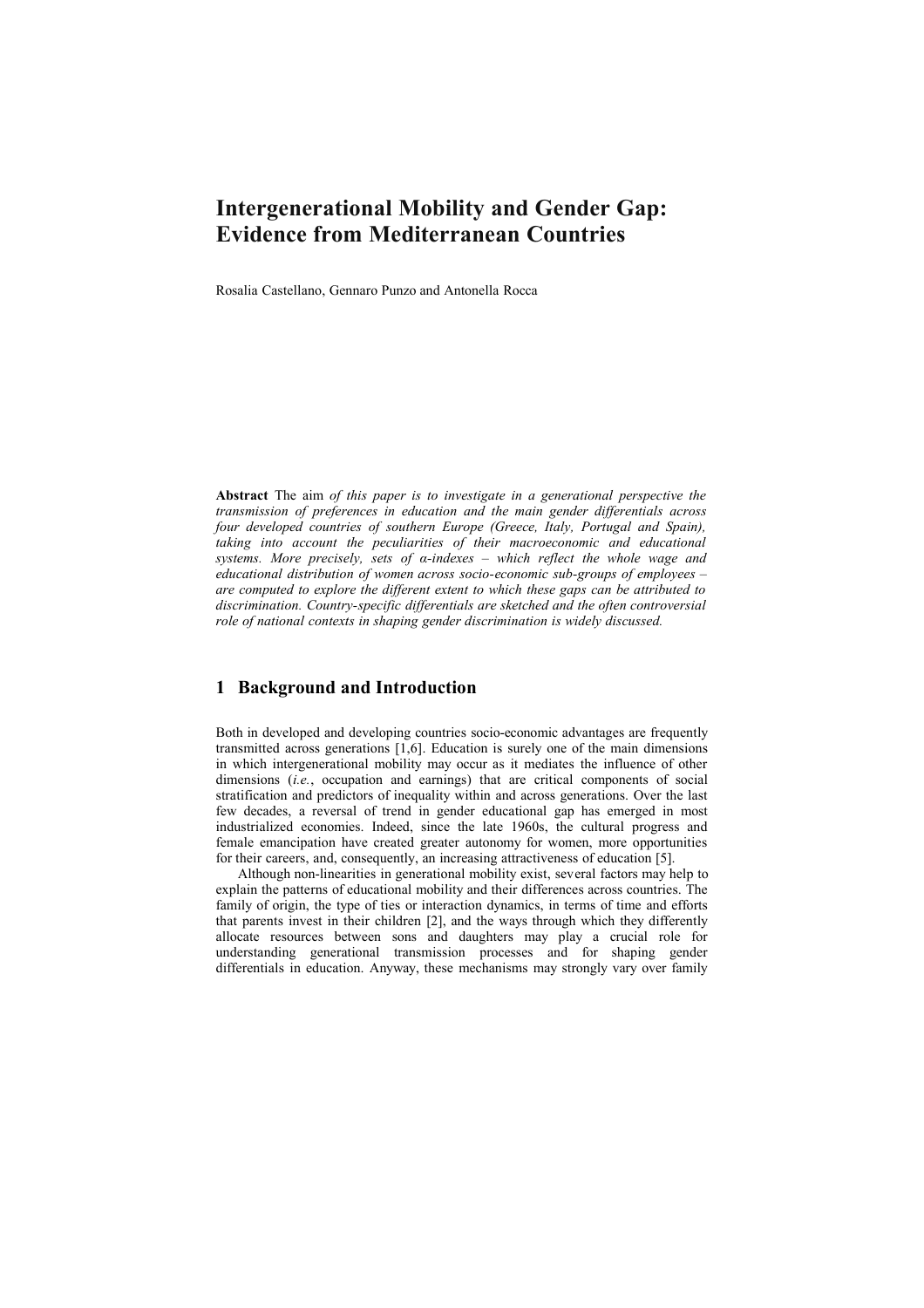components and, even more so, across countries where structural and institutional differences exist.

The aim of this paper is to investigate the profiles of intergenerational mobility in education across a set of four developed economies of southern Europe – Greece, Italy, Portugal and Spain – and their role in creating educational gender differentials. Taking into account more than one measure of the degree of gender discrimination in wage and education, the paper explores the main determinants for "success in education". In other words, in the light of country-specific peculiarities, in terms of national school systems, educational policies and returns to education, the paper discusses some key factors, mainly in the spheres of family background, that differently affect upward mobility in education and gender gaps.

#### **2 Educational Mobility and Gender: Data Source**

Our analysis draws upon EU-SILC data (European Union-Survey on Income and Living Conditions), currently the main European reference source for comparable and multidimensional socio-economic statistics both at household and individual level. We refer to wave 2005, the only one which collects, as secondary target variables, retrospective parental information (*i.e.*, education, employment, activity sector) for each respondent aged 24-66, which allows us to account for generational changes over time. The analysis focuses on currently working employees, *i.e.* anyone who works for a public or private employer with a wage, a salary or any other form of compensation.

Although the selected countries share similar cultural and economic frameworks, the impact of EU legislation that protects gender equality and anti-discrimination principles varies among Member States, depending on the different forms of gender relations and the strength of organised feminism [4]. Indeed, while in Italy a general policy of equal treatment and opportunities is officially in force, but not very actively pursued, Greece and Portugal adopt more specific programs for gender equity, especially in education; finally, Spain, like other Central and Nordic EU countries, actively promotes the gender equality through even more specific anti-discrimination provisions. The interaction of these alternative approaches to gender equality with the different socio-economic structures and mechanisms of generational transmission of preferences can produce complex outcomes that reflect in gaps in labour participation, education and wage.

In EU-SILC data, intergenerational upward mobility in education, calculated as the proportion of employees with an educational attainment higher than their parents, is close to 70% in all the countries, except for Portugal where this incidence is markedly lower, and with small gender differentials. Thus, children strongly outperform their parents and this pattern of upward mobility shows a strong increasing trend in the earlier birth cohorts  $(1940-1959)$  – consistently higher for males with a gender gap even higher than 10%, especially in Italy – and somewhat smaller in later cohorts (1960-1980), when progress is greater for females. Indeed, younger women strongly outperform not only their parents but also their male colleagues all over the countries.

## **3 A methodological view and some preliminary results**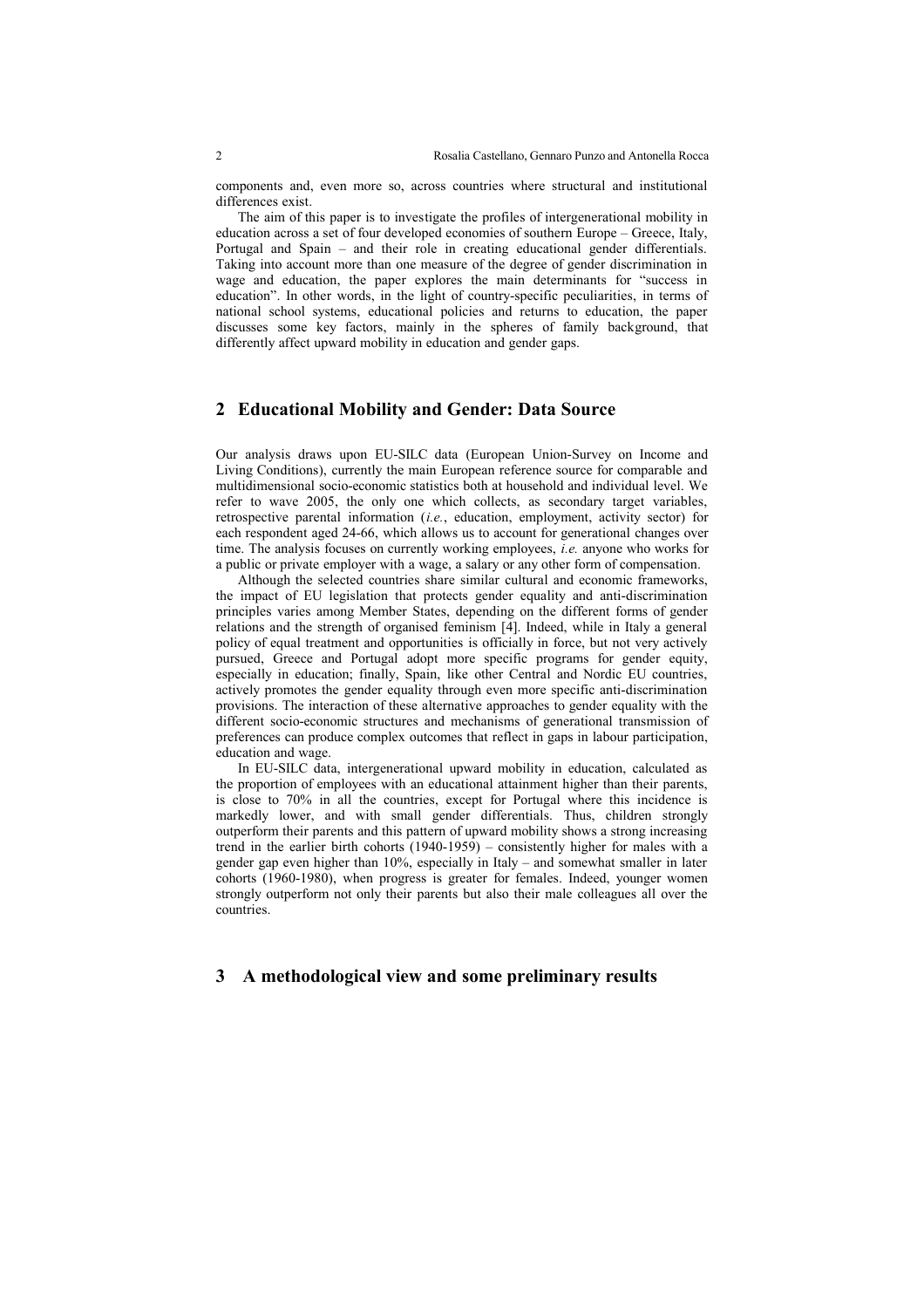In order to get a distribution pattern of the degree of discrimination across countries and to assess its nature and extent, both in terms of earnings and education, two sets of aggregate indexes  $(dr_a)$ , based on an  $\alpha$ -order mean of individual measures of discrimination, are computed at different levels of "aversion to discrimination" [3]. Indeed,  $\alpha$ -indexes are based on the difference between the estimated wage (or education) that each woman could earn if her individual characteristics were remunerated at average male rewards and her estimated wage (or education) if her same characteristics were remunerated at average female rewards. A higher α-value denotes a greater weight on the most discriminated female employees. More precisely, while  $dr_0$  merely shows the incidence of discriminated females, two more indices measure the intensity  $(dr_1)$  and the severity  $(dr_2)$  of discrimination suffered on average by women. Finally, a relative index (γ), based on the previous dr<sub>*a*</sub> indexes, allows to compare the relative evenness of the distribution of discrimination between Italy and each other country.

The first set of  $\alpha$ -indexes, concerning wage discrimination, has been computed starting from the estimation of some extensions of Mincerian log-earnings equations, separately for each country and for male and female employees, on a wide range of characteristics considered to be linked to productivity. Thus, the earnings of individuals depend not only on human capital characteristics (*i.e.*, educational attainment and work experience), but also on a range of personal socio-demographic (*i.e.*, marital status, children, residence area) and structural factors related to the professional status (*i.e.*, activity sector, type of occupation and contract, working hours, firm-size).

The second set of α-indexes, regarding the discrimination in education, has been computed starting from the estimation of ordered logistic regressions, separately by country and by gender, on personal and family background characteristics supposed to influence the educational level attained (*manifest* variable). Indeed, we expect there is an underlying decisional process, based on the comparisons among the utilities of the different levels of education, which leads out to the choice to be high-educated; thus, a continuous unobservable propensity (*latent* variable) would cross thresholds which differentiate the adjacent levels of the observed ordered  $v_i$ 's. In these models, the role of generational dimension is considered by evaluating how the parental education level, employment status and professional profile, as well as the composition of family of origin and the potential existence of financial problems in household, differently affect the probability to acquire a higher education.

Preliminary findings of our analysis open to some interesting interpretations. As regards to earnings equations, the education level results as one of the most significant factors in explaining individual wages everywhere, both for females and males. Differences in education directly affect differences in wages and, therefore, a prospective discrimination suffered in education can add to wage discrimination. In addition, it is worth stressing that in the Iberian countries, Spain and Portugal, the role of education in shaping individual earnings and male-female wage differentials is even higher than some specific aspects linked to family responsibilities (*i.e.*, to be married with dependent children) or to professional characteristics. On the other side, all over the countries, the ordered logistic regressions highlight the strong influence of parental education level and parental work status, as proxies for measuring the human and social capital in a generational perspective, on the probability of acquiring an higher level of education, pointing to clear links between parents and children. In other words, the family background, as the main channel through which the generational transmission process take place, strongly influences the educational success of children. Anyway, living in a large family with an employed mother significantly reduces the chance to reach a high level of education almost everywhere.